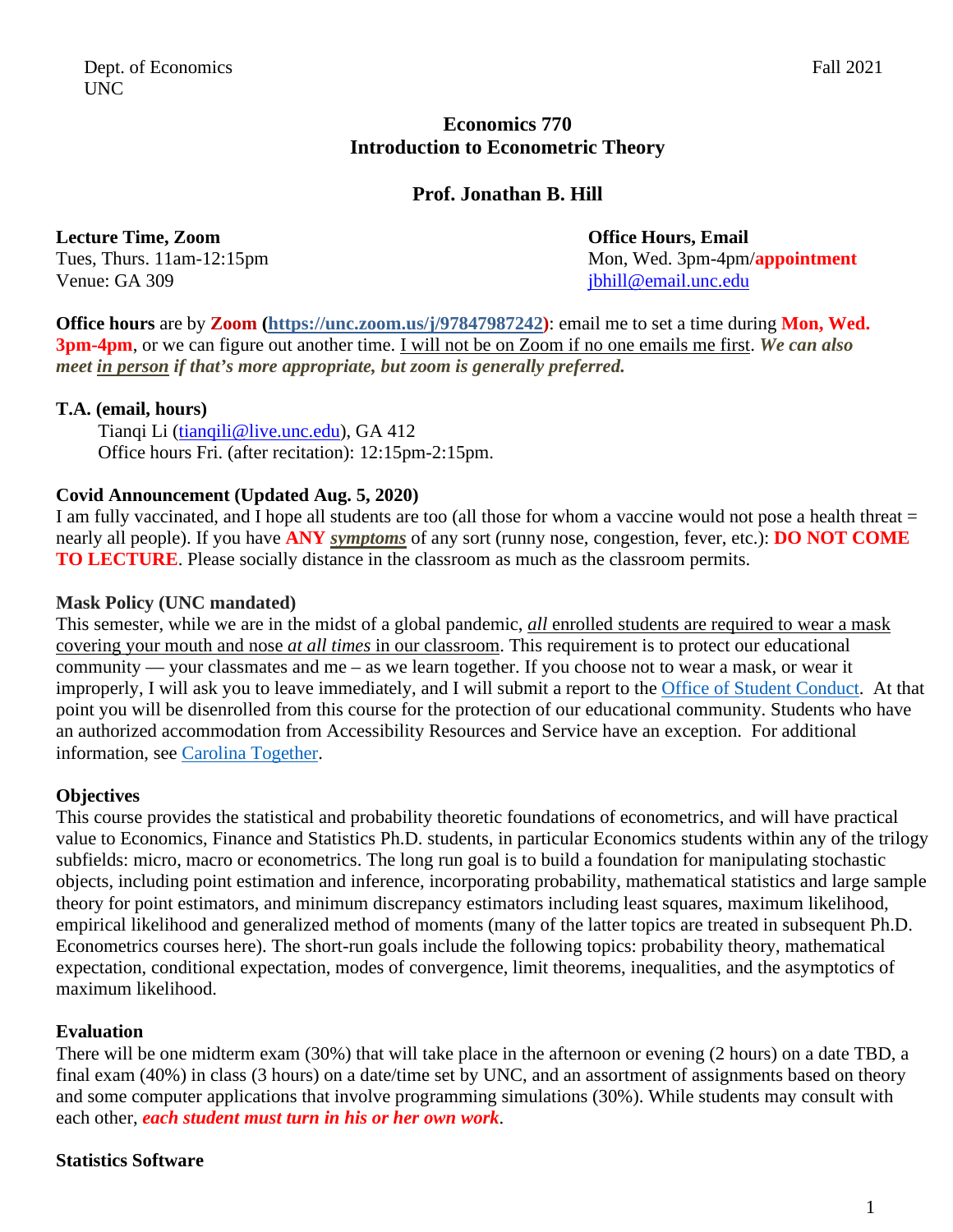Dept. of Economics Fall 2021 UNC

Students are expected to incorporate any major statistics software as they see fit, including possibly Matlab, Python, Fortran, Stata, R, Ox, and so on. Matlab, Stata and Fortran are highly popular in Economics and Finance, while R is popular in statistics. Students can obtain Matlab inexpensively from UNC; R is shareware and therefore free online; Fortran is fairly expensive, but fast, with a massive support community. Students will be required to program simulations, so a point-and-click software will not satisfy our needs (e.g. Eviews, SPSS), and SAS does not have the sophistication to handle the type of code you need to write. See UNC's ITS software links<sup>1</sup> for students for free/cheap software (e.g. Matlab, Python, STATA).

#### **Reading and Textbooks**

#### *Required Reading*

Hansen, B. E. (2020). *Probability and Statistics* (freely available, and stored in the course Sakai resources). Casella, G. and R. L. Berger (2002), *Statistical Inference*, 2nd edition (pdf in Sakai resources)

I will focus lectures on **Hansen's** textbook material but will use **Casella and Berger's** from time to time due to its greater volume of examples. In terms of your studies, Hansen's text is inadequate since it lacks examples for some subtopics. Casella and Berger's fills in these gaps, as do the course lectures and other textbooks. Another good introductory book on statistics for economics students is Amemiya's *Introduction to Statistics and Econometrics* listed below.

#### *Suggested Readings*

Any graduate level textbook or monograph on the theory of probability, expectation, point estimation, and large sample theory will be helpful. Some that I have found helpful include the following, separated into texts written for econometricians and for statisticians.

#### Econometrics:

Amemiya, T. (1985). *Advanced Econometrics*, Harvard Univ. Press Amemiya, T. (1994). *Introduction to Statistics and Econometrics*, Harvard Univ. Press White, H. (1996). *Estimation, Inference, and Specification Analysis*, Cambridge Univ. Press White, H. (2001). *Asymptotic Theory for Econometricians*, Academic Press

#### Statistics:

Ash, R.B. and C.A.Doleans-Dade (2000). *Probability and Measure Theory*, Academic Press Dudley, R.M. (2002). *Real Analysis and Probability*, Cambridge Univ. Press Fristedt, B. and G. Gray (1997). *A Modern Approach to Probability Theory*, Bikhäuser Kallenberg, O. (1997). *Foundations of Modern Probability*, Springer (*e-book* at UNC Libraries) Shao, J. (2003). *Mathematical Statistics*, Springer (*e-book* at UNC Libraries)

**Topics** (*these may change during the semester*) **Hansen Ch. C/B Ch.** 

| 1. Probability Theory                                      |        | $1.1 - 1.3$                              |
|------------------------------------------------------------|--------|------------------------------------------|
| 2. Real Random Variables and Expectations                  |        | $1.4 - 1.6$ , $2.1 - 2.3$ , $3.6$        |
| 3. Distributions                                           | 3, 5   | $3.1 - 3.4$                              |
| 4. Multivariate Distributions and Conditional Expectations | 4.5    | 4                                        |
| 5. Sampling, Point Estimation, Estimator Properties        | 6      | 5.1-5.3, 7.3.1, 7.3.2                    |
| 6. Asymptotics: Law of Large Numbers, Central Limit Th.    | 7.8    | 5.5                                      |
| 7. Confidence Intervals and Hypothesis Testing             | 12, 13 | 8.1, 8.2.1, 8.3.1, 2, 4, 9.1, 9.2.1, 9.3 |
| 8. Maximum Likelihood                                      | 10, 11 | $6.1 - 6.4$                              |